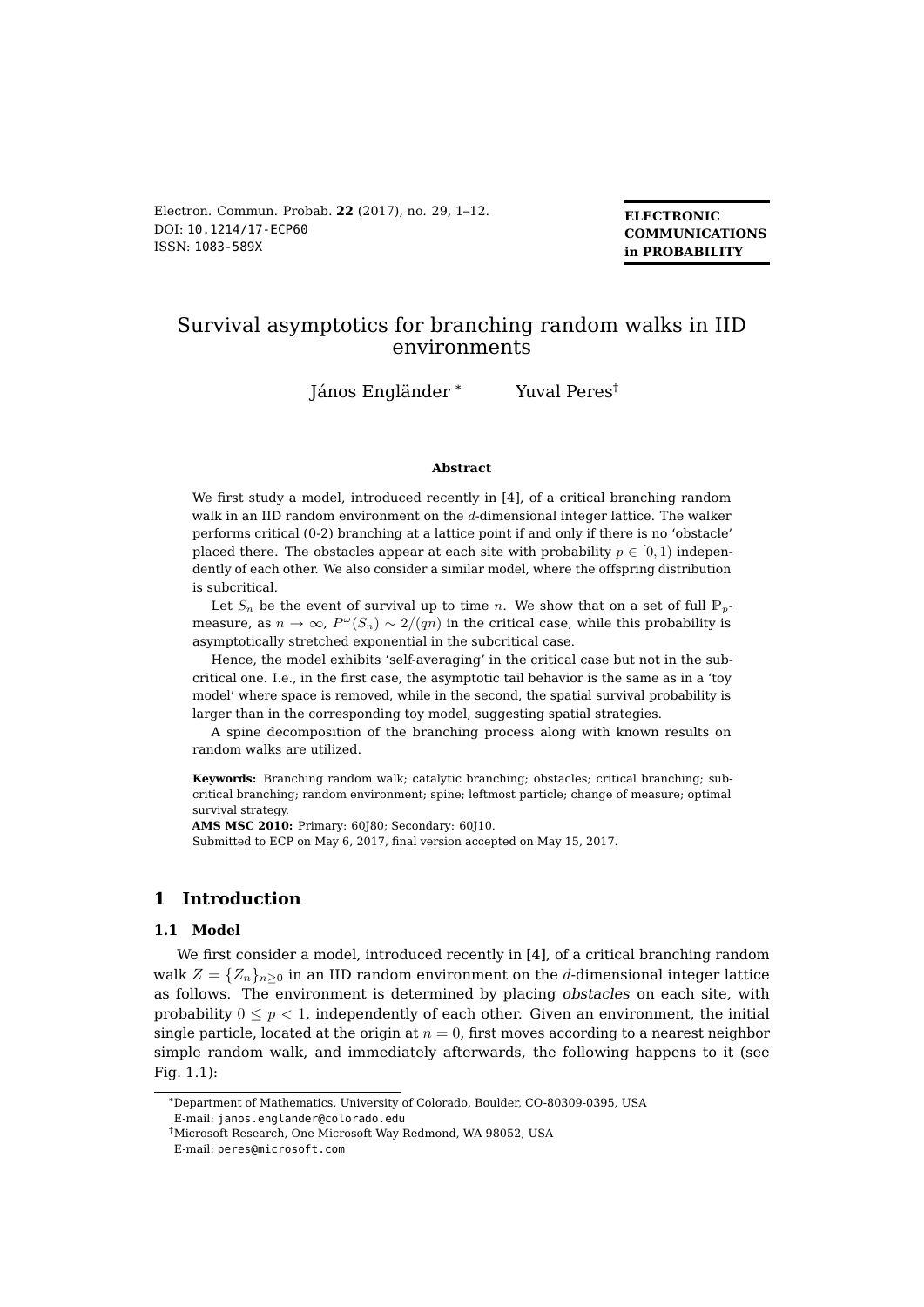- 1. If there is no obstacle at the new location (we call it then a vacant site), the particle either vanishes or splits into two offspring particles, with equal probabilities.
- 2. If there is an obstacle at the new location (and so it is an occupied site), then nothing happens to the particle.

The new generation then follows the same rule in the next unit time interval and produces the third generation, etc.



Figure 1.1:

We will also consider the same model when, on vacant sites, critical branching is replaced by a subcritical one with mean  $\mu < 1$ . (On occupied sites, as before, nothing happens to the particle.) In this latter case we will make the following standard assumption.

**Assumption 1.1** ( $L \log L$  condition). In the subcritical case let  $L$  denote the random number of offspring, with law  $\mathcal L$ . We assume that

$$
\sum_{k=1}^\infty \mathsf{Prob}(L=k)k\log k<\infty.
$$

Let  $p \in [0, 1)$ . In the sequel,  $K = K(\omega)$  will denote the set of lattice points with obstacles,  $\mathbb{P}_p$  will denote the law of the obstacles and  $P^{\omega}$  will denote the law of the BRW given the environment  $\omega \in \Omega.$  (Here  $\Omega$  may be identified with  $\{0,1\}^{\mathbb{Z}^d}.$ ) Define also  $\mathbf{P}_p := \mathbb{E}_p \otimes P^\omega.$  We will say that a statement holds 'on a set of full  $\mathbb{P}_p$ -measure,' when it holds under  $P^{\omega}$  for  $\omega \in \Omega' \subset \Omega$  and  $\mathbb{P}_p(\Omega') = 1$ .

Finally,  $\mathbb{I}_A$  will denote the indicator of the set A, and for  $f, g : (0, \infty) \to (0, \infty)$ , the notation  $f \sim g$  will mean that  $\lim_{t \to \infty} \frac{f(t)}{g(t)} = 1.$ 

#### **1.2 Quenched survival; main result**

We are interested in the asymptotic behavior, as time tends to infinity, of the probability that there are surviving particles, and in its possible dependence on the parameters. (Note that in the extreme case, when  $p = 0$ , the asymptotic behavior is well known.)

We consider the quenched case, and so, we can only talk about the almost sure asymptotics, as the probability  $P^{\omega}$  itself depends on the realization of the environment.

Let  $S_n$  denote the event of survival up to  $n \geq 0$ . That is,  $S_n = \{ |Z_n| \geq 1 \}$ , where  $|Z_n|$  is the population size at time n. Our main result will concern the a.s. asymptotic behavior of  $P^{\omega}(S_n)$ .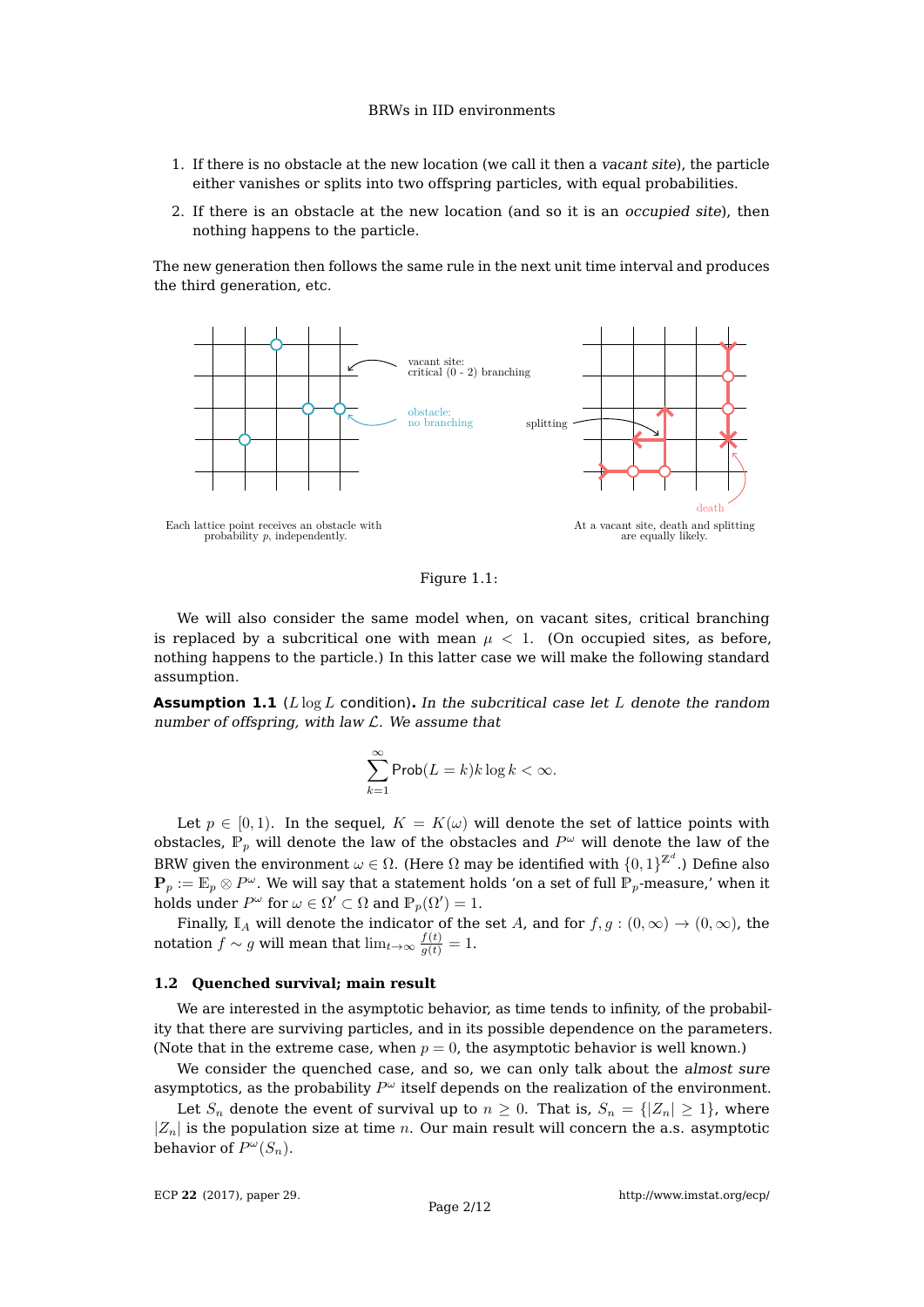**Theorem 1** (Quenched survival probability). Let  $d > 1$  and  $p \in (0, 1)$ , and recall that  $q := 1 - p$ . Then the following holds on a set of full  $\mathbb{P}_p$ -measure, as  $n \to \infty$ .

**(i) Critical case:**

$$
P^{\omega}(S_n) \sim \frac{2}{qn};\tag{1.1}
$$

## **(ii) Subcritical case:**

$$
P^{\omega}(S_n) = \exp\left[\left(-C_{d,q} \cdot \frac{n}{(\log n)^{2/d}}\right) (1 + o(1))\right],\tag{1.2}
$$

where  $C_{d,q}$  is a positive constant that does not depend on the branching law.

#### **1.3 Motivation; heuristic interpretation**

Consider first the case of critical branching, and recall Kolmogorov's well-known result on the survival of (non-spatial) Galton-Watson processes [8, Formula 10.8]: for critical unit time branching with generating function  $\varphi$ , as  $n \to \infty$ ,

Prob (survival up to 
$$
n
$$
)  $\sim \frac{2}{n\varphi''(1)}$ . (1.3)

As a particular case, let us consider now a non-spatial toy model as follows. Suppose that branching occurs with probability  $q \in (0, 1)$ , and then it is critical binary, that is, consider the generating function

$$
\varphi(z) = (1 - q)z + \frac{1}{2}q(1 + z^2).
$$

It then follows that, as  $n \to \infty$ ,

Prob (survival up to 
$$
n
$$
)  $\sim \frac{2}{qn}$ . (1.4)

Turning back to our spatial model (with critical branching), simulations suggested (see [4]) the self averaging property of the model: the asymptotics for the annealed and the quenched case are the same. In fact, this asymptotics is the same as the one in  $(1.4)$ , where  $p = 1 - q$  is the probability that a site has a obstacle. In other words, despite our model being spatial, in an asymptotic sense, the parameter q simply plays the role of the branching probability of the above non-spatial toy model. To put it yet another way,  $q$ only introduces a 'time-change.'

In the present paper we would like to establish rigorous results concerning survival. Our main result will demonstrate that while for critical branching, self-averaging indeed holds, this is not the case for subcritical branching.

For further motivation in mathematics and in mathematical biology, see [4]. For topics related to the quenched and annealed survival of a single particle among obstacles in a continuous setting, see the fundamental monograph [11]. Finally, we mention the excellent current monograph [10] on branching random walks, which also includes the spine method relevant to this paper.

A heuristic interpretation of Theorem 1 is as follows.

(i) Critical case: There is nothing the 'motion component' could do to increase the chance of survival, at least as far as the leading order term is concerned (as opposed to the single Brownian particle model in [11]).

Should  $|Z_n|$  reduce to one, the probability of that particle staying in the region of obstacles is known to be much less than  $\mathcal{O}(1/n)$ . So the optimal strategy for this particle to survive would obviously not be an attempt to stay completely in that region; rather, survival will mostly be possible because of the potentially large family trees. Since  $|Z|$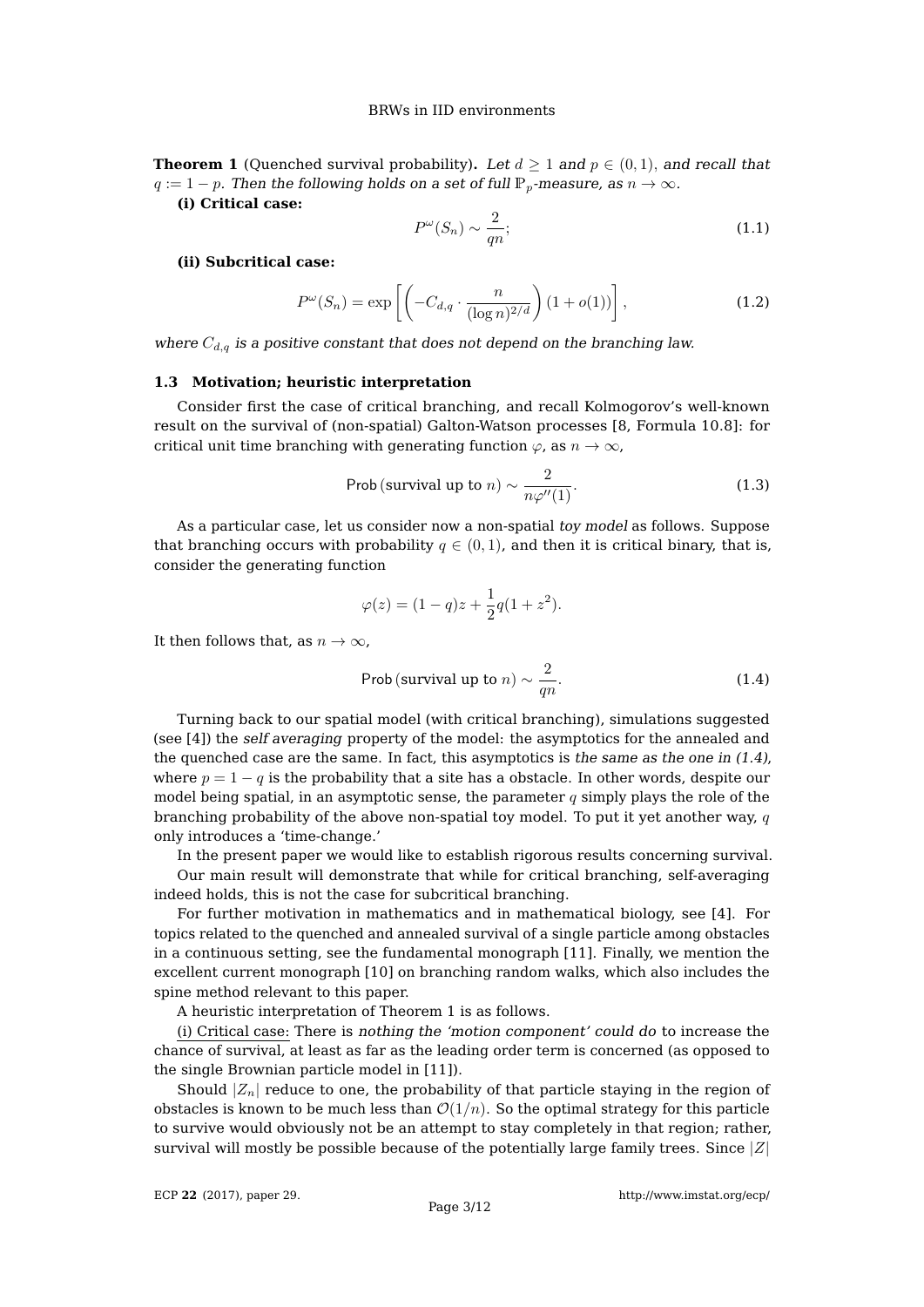is a  $P^\omega$ -martingale with unit mean for any  $\omega\in\Omega$ , survival probability is related to the population size:

$$
P^{\omega}(S_n) = \left[E^{\omega}(|Z_n| \mid S_n)\right]^{-1}.
$$
\n(1.5)

In fact, we suspect that on a set of full  $\mathbb{P}_p$ -measure, under  $P^\omega(\cdot \mid S_n)$ , the law of  $\frac{|Z_n|}{n}$ converges to the exponential distribution with mean  $q/2$ . (Cf. Theorem C(ii) in [9].)

(ii) Subcritical case: Now the situation is very different, and a spatial strategy does make sense, since vacant sites are now 'more lethal.' Unlike in (i), the result now differs from what the toy model suggests, namely, that  $\exists\lim_{n\to\infty}\frac{\text{Prob}(S_n)}{\mu^n}>0$  holds under the LlogL condition (Theorem B in [9]). In our spatial setting, the survival probability has thus improved!

Finally, we note that in [4], in the annealed case with critical branching, the secondorder survival asymptotics has also been observed through simulations. Those simulation results $^1$  suggest that spatial survival strategies do exists, which are not detectable at the logarithmic scale but are visible at the second-order level.

## **2 Some preliminary results**

In this section we present two simple statements concerning our branching random walk model which were proven in [4], and also some a priori bounds.

**Lemma A** (Monotonicity (Theorem 2.1 in [4]) and its proof). Let  $0 \le p < \hat{p} \le 1$  and fix  $n \geq 0$ . Then

$$
\mathbf{P}_p(S_n) \leq \mathbf{P}_{\widehat{p}}(S_n).
$$

Also, for any  $\omega \in \Omega$  and  $n \geq 1$ , one has  $P^{\omega}(S_n) \geq P^*(S_n)$ , where  $P^*$  corresponds to the  $p = 0$  case.

Although [4] only handles the critical case, the same proof carries through for the subcritical case as well. The proof only uses the fact that if  $\varphi$  is the generating function of the offspring distribution, then  $\varphi(z) \geq z$  on [0, 1]. This remains the case for subcritical branching too, since  $\varphi(1) = 1, \varphi'(1) < 1$  and  $\varphi$  is convex from above on the interval.

**Lemma B** (Extinction (Theorem 2.2 in [4])). Let  $0 \leq p < 1$  and let A denote the event that the population survives forever. Then, for  $\mathbb{P}_p$ -almost every environment,  $P^{\omega}(A) = 0$ .

Again, [4] only handles the critical case, but the same proof carries through for the subcritical case as well. (One then uses that the population size is a supermartingale, instead of a martingale.)

Lemma A yields the following a priori bounds.

**Corollary 2** (A priori bounds). Let  $f : \mathbb{Z}_+ \to (0, \infty)$ . Then the following holds. **(i) Critical case:** On a set of full  $\mathbb{P}_p$ -measure,

$$
\liminf_{n \to \infty} nP^{\omega}(S_n) \ge 2,
$$
\n(2.1)

and

$$
P^{\omega}(|Z_n| > f(n) | S_n) = \mathcal{O}\left(\frac{n}{f(n)}\right),\tag{2.2}
$$

as  $n \to \infty$ .

**(ii) Subcritical case:** On a set of full  $\mathbb{P}_p$ -measure,

$$
\liminf_{n \to \infty} \mu^{-n} P^{\omega}(S_n) > 0. \tag{2.3}
$$

<sup>1</sup> Simulation has indicated [4] that  ${\bf P}_p(S_n)=\frac{2}{qn}+f(n)$ , with  $n^{2/3}f(n)$  tending to a positive constant.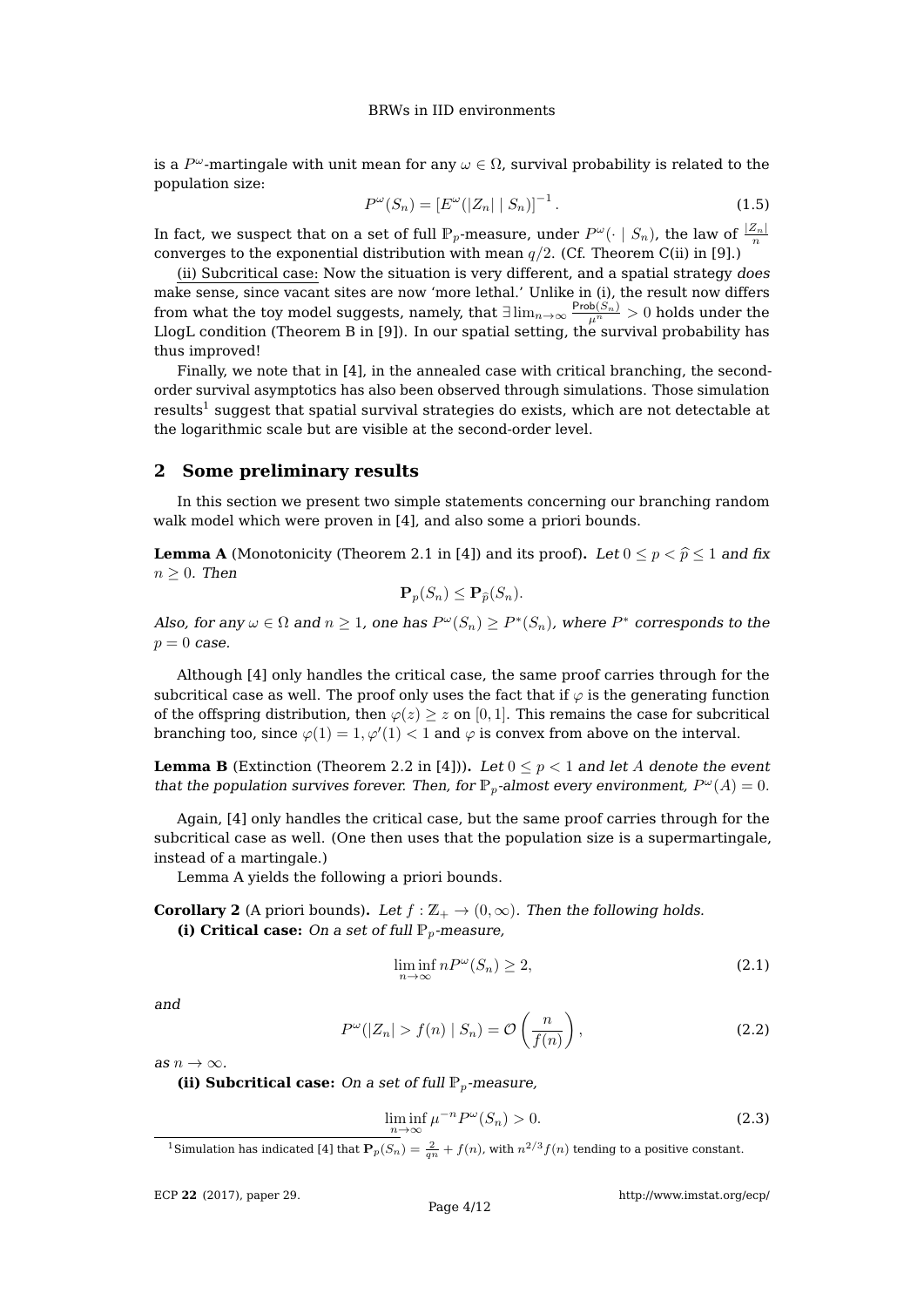*Proof.* (i) In the critical case, by comparing with the  $p = 0$  (no obstacles) case, when survival is less likely, and for which the non-spatial result of Kolmogorov (1.3) is applicable, (2.1) follows by Lemma A. Using that  $1 = E^{\omega}(|Z_n|) = P^{\omega}(S_n)E^{\omega}(|Z_n| | S_n)$ , we infer that

$$
\limsup_{n \to \infty} \frac{1}{n} E^{\omega}(|Z_n| \mid S_n) \le 1/2.
$$

Finally, use the Markov inequality to get (2.2).

(ii) In the subcritical case ( $\mu$  < 1), the proof is very similar, taking into account the well known result of Heathcote, Seneta and Vere-Jones (see Theorem B in [9]) that under the  $L \log L$  condition, (2.3) holds with limit instead of lim inf for  $p = 0$ .  $\Box$ 

## **3 Further preparation: size-biasing and spine in the critical case**

Consider the critical case in this section. Given (1.5), the asymptotic relation under (1.1) is tantamount to

$$
E^{\omega}(|Z_n| \mid S_n) \sim \frac{qn}{2},\tag{3.1}
$$

as  $n \to \infty$ . We will actually prove that (3.1) holds on a set of full  $\mathbb{P}_p$ -measure.

In the particular case when  $q = 1$  ( $p = 0$ , no obstacles) and in a non-spatial setting, this has been shown in  $[9]$  (see formula  $(4.1)$  and its proof on p. 1132). We will show how to modify the proof in [9] for our case.

(In the subcritical case, we will also reduce the question to the study of the behavior of  $E^{\omega}(|Z_n| | S_n)$  as  $n \to \infty$ .)

#### **3.1 Left-right labeling**

At every time of fission, randomly (and independently from everything else in the model) assign 'left' or 'right' labels to the two offspring. So, from now on, every time we write  $P^\omega(\cdot \mid S_n)$ , we will actually mean, with a slight abuse of notation,  $P^\omega(\cdot \mid S_n)$ , augmented with the choice of the labels; we will handle  $P^{\omega}(\cdot \cap S_n)$  similarly. Ignoring space, and looking only at the genealogical tree, we say that at time  $n$ , a particle is 'to the left' of another one, if, tracing them back to their most recent common ancestor, the first particle is the descendant of the left particle right after the fission. Transitivity is easy to check and thus a total ordering of particles at time  $n$  is induced.

## **3.2 The size-biased critical branching random walk**

Recall that if  $\{p_k\}_{k\geq 0}$  is a probability distribution on the nonnegative integers with expectation  $m \in (0, \infty)$ , then the corresponding size-biased distribution is defined by  $\widehat{p}_k := k p_k/m$  for  $k \geq 1$ . We will denote the size biased law obtained from  $\mathcal{L}$  by  $\widehat{\mathcal{L}}$ .

Given the environment  $\omega$ , the size-biased critical branching random walk with corresponding law  $\hat{P}^{\omega}$  is as follows. The motion component is unchanged, that is particles still perform symmetric random walk, however the branching does change according to these rules:

- The initial particle does not branch until the first time it steps on a vacant site, at which moment it splits into a random number offspring according to  $\hat{\mathcal{L}}$ .
- One of the offspring is picked uniformly (independently from everything else) to be designated as the 'spine offspring.' The other offspring launch copies of the original branching random walk (with  $\omega$  being translated according to the position of the site).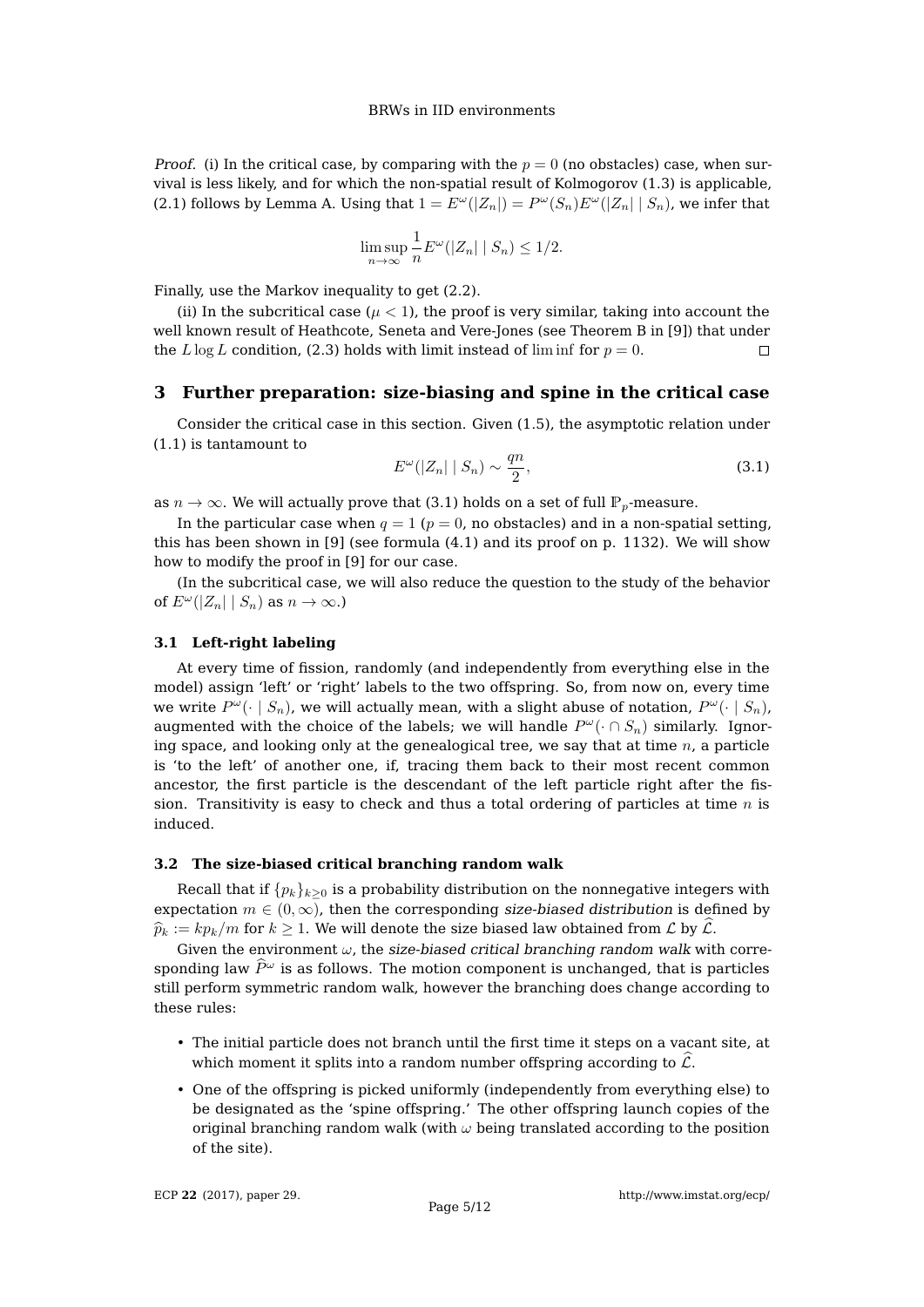• Whenever the 'spine offspring' is situated next time at a vacant site, it splits into a random number offspring according to  $\hat{\mathcal{L}}$ , and the above procedure is repeated, etc.

**Definition 3** (Spine)**.** The distinguished line of decent formed by the successive spine offspring will be called the spine.

Note the following.

- (i) **(Survival)** Because of the size biasing, the new process is immortal  $\hat{P}^{\omega}$ -a.s.
- (ii) **(Martingale change of measure)** For any given  $\omega$ , the law of the size-biased critical random walk satisfies that

$$
\left. \frac{\mathrm{d}\widehat{P}^{\omega}}{\mathrm{d}P^{\omega}} \right|_{\mathcal{F}_n} = |Z_n|,
$$

where  $\{\mathcal{F}_n\}_{n>0}$  is the natural filtration of the branching random walk, and the lefthand side is a Radon-Nikodym derivative on  $\mathcal{F}_n$ . This is a change of measure by the nonnegative, unit mean martingale  $|Z|$ . The proof is essentially the same as in [9]. Even though in that paper the setting is non-spatial, it is easy to check that the proof carries through in our case, because the mean offspring number is always one, irrespective of the site. (See p. 1128 in [9].)

In particular, when the critical law  $\mathcal L$  is binary (either 0 or 2 offspring, with equal probabilities), the law  $\hat{\mathcal{L}}$  is deterministic, namely it is dyadic (that is, 2 offspring with probability one). In this case, the spine particle always splits into two at vacant sites.

In addition to  $\hat{P}^{\omega}$ , we also define the law  $\hat{P}^{\omega}$  which is the distribution of the sizebiased branching random walk, augmented with the designation of the spine within it. The corresponding, augmented filtration,  $\{\mathcal{G}_n\}_{n>0}$  is richer than  $\{\mathcal{F}_n\}_{n>0}$ , as it now keeps track of the position of the spine as well.

The significance of the new law  $\hat{P}^{\omega}$  is as follows. Let us denote the spine's path up to n by  $\{X_i\}_{0 \leq i \leq n}$ . Let

 $A_n := \{$ The spine particle is the leftmost particle of  $Z_n$ .}.

Then, size biasing and conditioning on  $A_n$  has the combined effect of simply conditioning the process on survival up to n. That is, the distribution of Z restricted on  $\{\mathcal{F}_n\}$  is the same under  $P^{\omega}(\cdot \mid S_n)$  and under  $\widehat{P}^{\omega}_*(\cdot \mid A_n)$ . To see why this is true, let  $C_{n,k} := \{|Z_n| = k\}$ . One has for  $F \in \mathcal{F}_n$  that

$$
\begin{split} \widehat{P}_{*}^{\omega}(F \mid A_{n}) &= \frac{\widehat{P}_{*}^{\omega}(F \cap A_{n})}{\widehat{P}_{*}^{\omega}(A_{n})} = \frac{\sum_{k \geq 1} \widehat{P}_{*}^{\omega}(F \cap A_{n} \cap C_{n,k})}{\sum_{k \geq 1} \widehat{P}_{*}^{\omega}(A_{n} \cap C_{n,k})} \\ &= \frac{\sum_{k \geq 1} (1/k) \widehat{P}^{\omega}(F \cap C_{n,k})}{\sum_{k \geq 1} (1/k) \widehat{P}^{\omega}(C_{n,k})} = \frac{\sum_{k \geq 1} (1/k) E^{\omega}(|Z_{n}|; F \cap C_{n,k})}{\sum_{k \geq 1} (1/k) E^{\omega}(|Z_{n}|; C_{n,k})} \\ &= \frac{\sum_{k \geq 1} P^{\omega}(F \cap C_{n,k})}{\sum_{k \geq 1} P^{\omega}(C_{n,k})} = \frac{P^{\omega}(F \cap S_{n})}{P^{\omega}(S_{n})} = P^{\omega}(F \mid S_{n}). \end{split}
$$

In particular, for  $n \geq 1$ ,

$$
E^{\omega}(|Z_n| \mid S_n) = \widehat{E}_*^{\omega}(|Z_n| \mid A_n). \tag{3.2}
$$

Remark 4 (Optimal survival strategy). It is important to point out the (obvious) interpretation of the equation  $P^{\omega}(\cdot | S_n) = \widehat{P}^{\omega}_*(\cdot | A_n)$ : it gives the description of the 'optimal survival strategy.'

ECP **22** [\(2017\), paper 29.](http://dx.doi.org/10.1214/17-ECP60)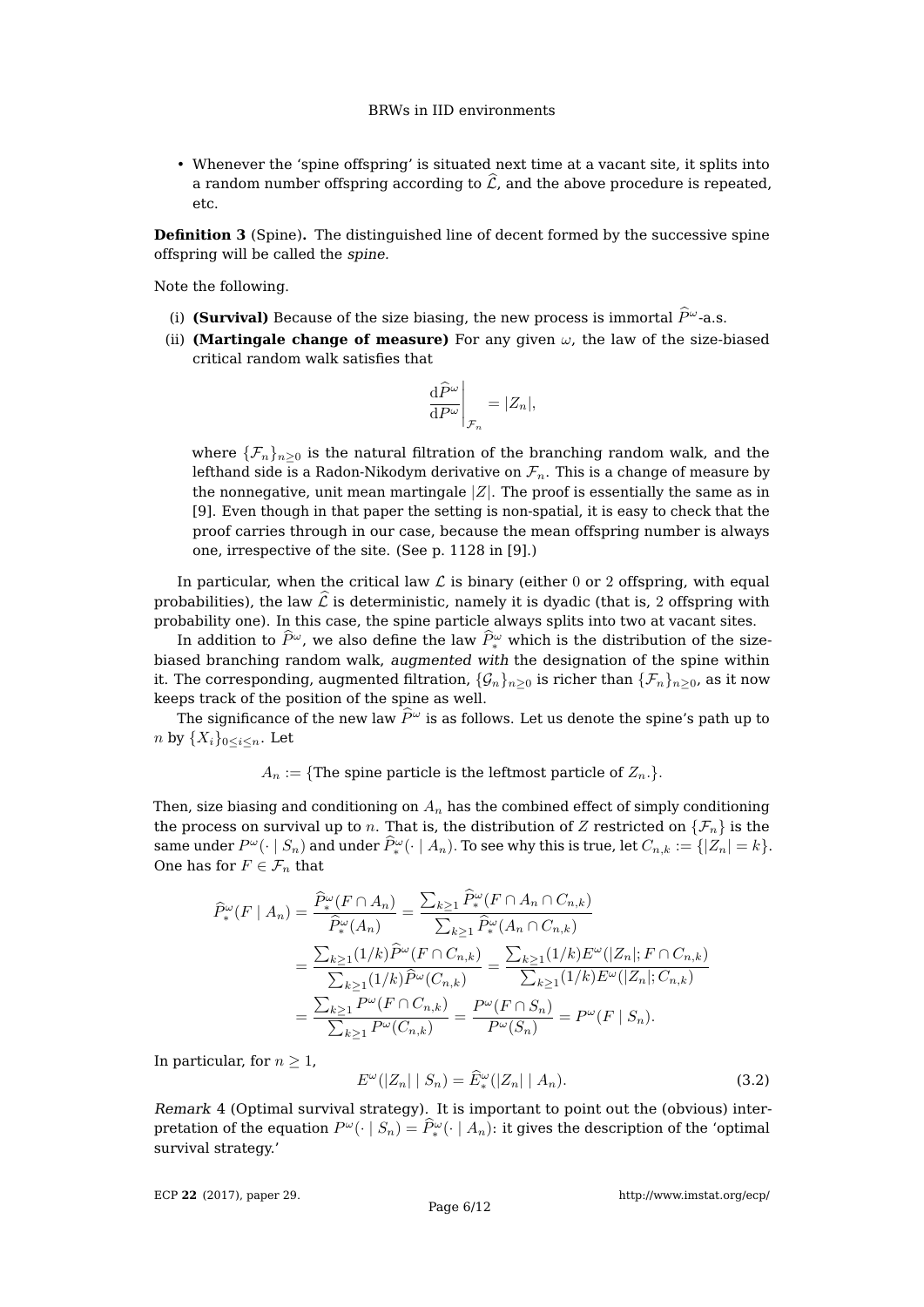#### **3.3 Frequency of vacant sites along the spine in the critical case**

Let the branching be critical, and let

$$
L_n:=\sum_{i=1}^n\mathbb{I}_{\{X_i\in K^c\}}
$$

denote the (random) amount of time spent by  $X$  (the spine) on vacant sites between times 1 and  $n$ .

**Lemma 3.1** (Frequency of visiting vacant sites). On a set of full  $\mathbb{P}_p$ -measure,

$$
\lim_{n \to \infty} \widehat{P}^{\omega}_* \left( \left| \frac{L_n}{n} - q \right| > \epsilon \right) = 0, \ \forall \epsilon > 0.
$$

Proof. Let

$$
F_{n,\epsilon} := \bigcup_{1 \le i \le |Z_n|} \left\{ \left| \frac{L_n^i}{n} - q \right| > \epsilon \right\} \in \mathcal{F}_n,
$$

where  $L^i_n$  is defined similarly to  $L_n$  for  $Z^{i,n}$ , the  $i^{th}$  particle in  $Z_n$  on  $S_n$ ; we define  $F_{n,\epsilon} := \emptyset$  on  $S_n^c$ . Then

$$
\widehat{P}_*^{\omega}\left(\left|\frac{L_n}{n} - q\right| > \epsilon\right) = \sum_{k \ge 1} \widehat{P}_*^{\omega}\left(\left|\frac{L_n}{n} - q\right| > \epsilon \mid |Z_n| = k\right) \widehat{P}_*^{\omega}\left(|Z_n| = k\right)
$$

$$
= \sum_{k \ge 1} \widehat{P}_*^{\omega}\left(\left|\frac{L_n}{n} - q\right| > \epsilon \mid |Z_n| = k, A_n\right) \widehat{P}_*^{\omega}\left(|Z_n| = k\right)
$$

$$
\le \sum_{k \ge 1} \widehat{P}_*^{\omega}\left(F_{n,\epsilon} \mid |Z_n| = k, A_n\right) \widehat{P}_*^{\omega}\left(|Z_n| = k\right),
$$

where, in the second equality, we used the fact that given  $|Z_n| = k$ , the event  $A_n$  means that out of the  $k$  surviving particles, the spine is the 'leftmost' one,<sup>2</sup> and hence, given  $|Z_n| = k$ ,  $A_n$  is independent of the event  $\left\{ \left| \frac{L_n}{n} - q \right| > \epsilon \right\}$ . (Of course,  $|Z_n|$  itself is not at all independent of this last event.) Switching back to the original measure now, the righthand side equals

$$
\sum_{k\geq 1} P^{\omega} (F_{n,\epsilon} \mid |Z_n| = k) k P^{\omega} (|Z_n| = k),
$$

and by the union bound, this can be estimated from above by

$$
\sum_{k\geq 1} k^2 Q^{\omega}\left(\left|\frac{T_n}{n} - q\right| > \epsilon\right) P^{\omega}\left(|Z_n| = k\right) = Q^{\omega}\left(\left|\frac{T_n}{n} - q\right| > \epsilon\right) E^{\omega}(|Z_n|^2),
$$

where  $T_n$  denotes the time spent on vacant sites between times 1 and n by a simple random walk in the environment  $\omega$ , starting at the origin, with corresponding probability  $Q^{\omega}$ . We will use  $\mathbb{Q}_p$  for the law of the environment.

Now, it is easy to show that  $E^\omega(|Z_n|^2) = \mathtt{Var}^\omega(|Z_n|^2) + 1 \leq n+1$ , and so it is sufficient to check (the ridiculously crude bound) that  $Q^{\omega}\left(\left|\frac{T_n}{n}-q\right|>\epsilon\right)=o(1/n)$  on a set of full measure.

Next, observe that it is in fact sufficient to verify the upper tail large deviations. Indeed, the lower tail large deviations for the time spent in  $K<sup>c</sup>$  can be handled similarly, since they are exactly the upper tail large deviations for the time spent in  $K$ .

<sup>2</sup>Which notion has nothing to do with physical space.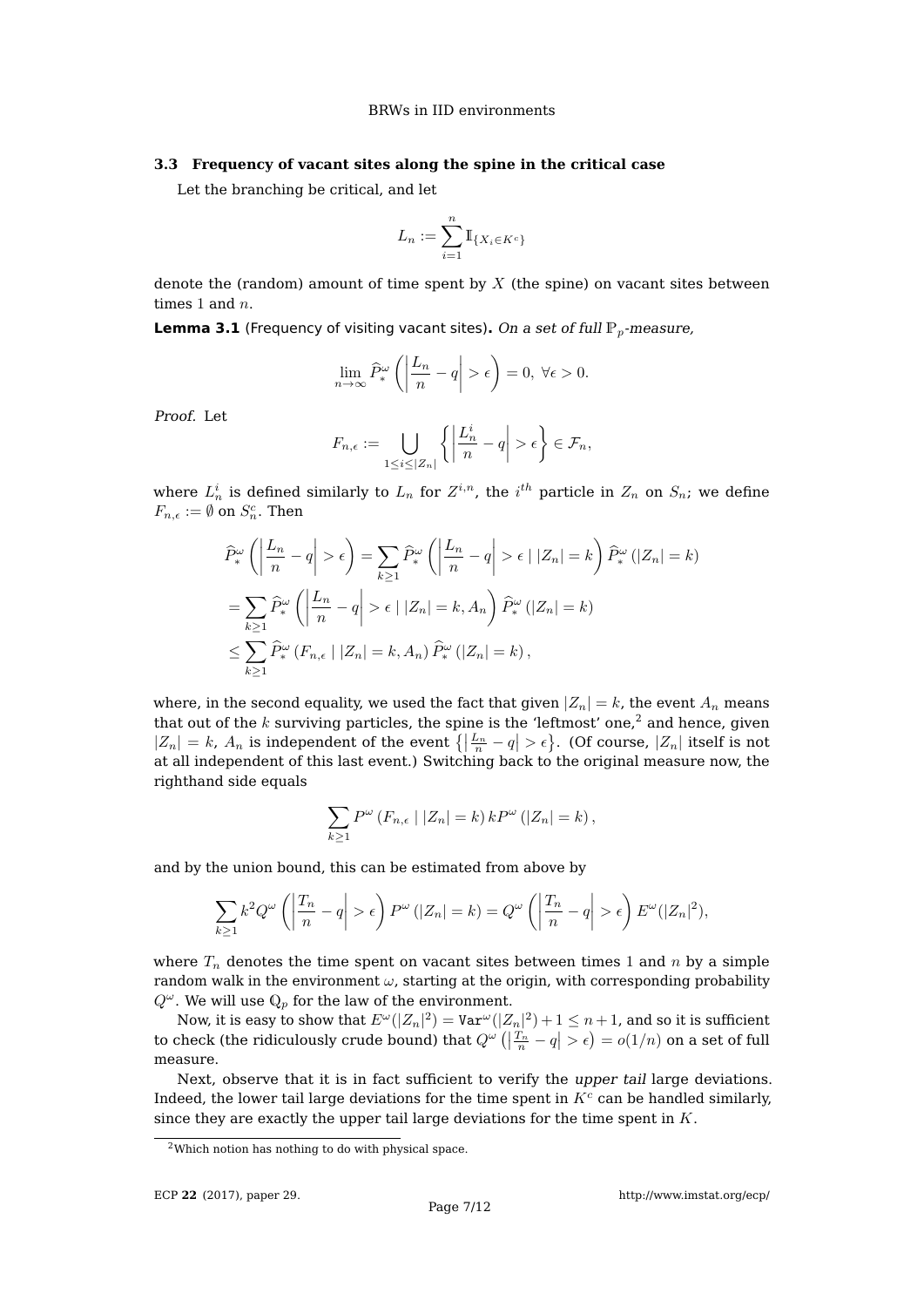## BRWs in IID environments

The statement reduces to one about a  $d$ -dimensional *random walk in random scenery*. $^3$ We now have to consider a scenery such that it assigns the value 1 to each lattice point with probability  $q$ , and the value 0 otherwise (that is, the scenery is the indicator of vacancy). With a slight abuse of notation, we will still use  $Q^{\omega}$  and  $\mathbb{Q}_p$  for the corresponding laws.

Since it was easier to locate the corresponding annealed result in the literature (see also the remark at the end of the proof), we will use that one, and then show how one easily gets the quenched statement from the annealed one.

To this end, define the random variable  $Y^* := Y - q$ , where Y is the 'scenery variable,' that is,  $Y = 1$  with probability q and  $Y = 0$  otherwise. Then  $Y^*$  is centered, and defining

$$
T_n^* := \sum_{k=1}^n Y^*(X_k),
$$

one can apply<sup>4</sup> Theorem 1.3 in [5], yielding that for  $\epsilon > 0$ ,

$$
\limsup_{n \to \infty} n^{-\frac{d}{d+2}} \log(E_{\mathbb{Q}_p} \otimes Q^{\omega}) \left( \frac{T_n}{n} > q + \epsilon \right) =
$$
  

$$
\limsup_{n \to \infty} n^{-\frac{d}{d+2}} \log(E_{\mathbb{Q}_p} \otimes Q^{\omega}) \left( \frac{T_n^*}{n} > \epsilon \right) \leq -C_{\epsilon},
$$

where  $C_{\epsilon}$  is finite and positive, and is given in [5] in terms of a variational problem. We now easily obtain the quenched result too, since for any positive sequence  $\{a_n\}_{n>0}$ , the Markov inequality yields

$$
\mathbb{Q}_p\left(Q^{\omega}\left(\frac{T_n}{n} > q + \epsilon\right) > a_n\right) \leq (a_n)^{-1}(E_{\mathbb{Q}_p} \otimes Q^{\omega})\left(\frac{T_n}{n} > q + \epsilon\right).
$$

Given that  $(E_{\mathbb{Q}_p}\otimes Q^{\omega})\left(\frac{T_n}{n}>q+\epsilon\right)\leq \exp\left(-C_{\epsilon}n^{\frac{d}{d+2}}(1+o(1))\right)$ , to finish the proof, we can pick any sequence satisfying that

$$
\sum_{n} a_n^{-1} \exp\left(-\frac{1}{2}C_{\epsilon} n^{\frac{d}{d+2}}\right) < \infty.
$$

Then, by the Borel-Cantelli Lemma,

$$
\mathbb{Q}_p\left(Q^{\omega}\left(\frac{T_n}{n} > q + \epsilon\right) > a_n \text{ occurs finitely often}\right) = 1.
$$

Clearly, by picking, for example,  $a_n := 1/n^{1+\delta}$ ,  $\delta > 0$ , we are done.

Remark 5. Regarding RWRS, we note that in Theorem 2.3 in [3] the quenched large deviations have been studied in a more continuous version, namely for a Brownian motion in a random scenery, where the scenery is constant on blocks in  $\mathbb{R}^d.$ 

## **4 Proof of Theorem 1 – critical case**

Our goal is to verify (3.1). To this end, note that the spine has a (nonnegative) number of 'left bushes' and a (nonnegative) number of 'right bushes' attached to it; each such bush is a branching tree itself. A 'left bush' ('right bush') is formed by particles which are to the left (right) of the spine particle at time  $n$ . It is clear that, under conditioning on  $A_n$ , each left bush dies out completely by time n (see Fig. 4.1 with  $t = n$ ).

 $3R$ andom walks in random scenery (RWRS) were first introduced, in dimension one, by Kesten-Spitzer and also by Borodin, in 1979. (See e.g. [6, 7].)

 $^4$ A formal application of the result in [5] would require that  $\epsilon \in \text{int}(\text{supp}(Y^*(0)),$  however this is only used in their lower bound. In fact, we believe that here the lower estimate holds as well, despite the scenery variable being atomic, but we do not need that.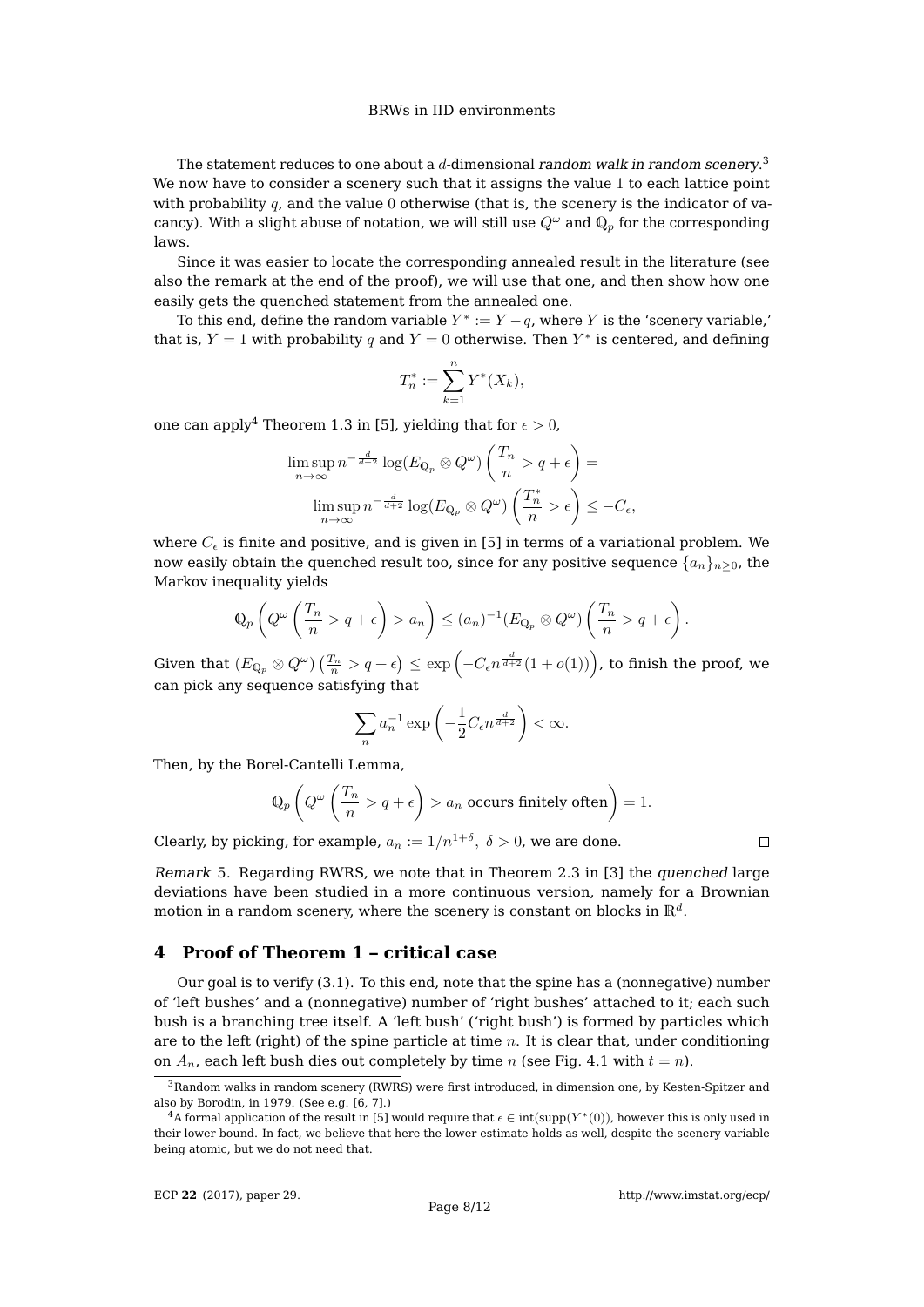## BRWs in IID environments



Under  $A_n$ , 'left bushes' are doomed to die out by  $t$ ; 'right bushes' may survive.

#### Figure 4.1:

Because of (3.2), we are left with the task of showing that

$$
\widehat{E}^{\omega}_*(|Z_n| \mid A_n) \sim \frac{qn}{2}, \text{ as } n \to \infty.
$$
 (4.1)

The proof of this statement is similar to the proof of (4.1) in [9] (with  $\sigma^2=1$ ), except that, as we will see, now we also have to show that

$$
\widehat{E}^{\omega}_{*}(\text{number of all bushes along the spine}) = qn(1 + o(1)).\tag{4.2}
$$

The reason is that in [9], the spine particle branched at every unit time, which is not the case now. In our case, the spine  $\{X_i\}_{i\leq n}$  splits into two at each vacant site and thus bushes are attached each time (larger than zero and smaller than  $n$ ) when  $X$  is at a vacant site.

For  $n \geq 1$  given, define the set of indices (times)

$$
J_n := \{ 1 \le j \le n - 1 \mid X_j \in \mathbb{Z}^d \text{ is a vacant site} \};
$$

then (4.2) can be written as  $\hat{E}^{\omega}_{*}(|J_{n}|) = qn(1+o(1))$  (cf. equation (4.6) in the sequel). Furthermore, let  $j \in J_n$  and

- $(LB)_i$  be the event that there is a left bush launched from the space-time point  $(X_j, j);$
- $(RB)_i$  be the event that there is a right bush launched from  $(X_i, j)$ ;
- $(LBE)_j$  be the event that there is a left bush launched from  $X_j$  which becomes extinct by  $n$ ;
- $A_{n,j} := (RB)_j \cup (LBE)_j$ .

Then

$$
A_n = \bigcap_{j \in J_n} A_{n,j},\tag{4.3}
$$

ECP **22** [\(2017\), paper 29.](http://dx.doi.org/10.1214/17-ECP60)

<http://www.imstat.org/ecp/>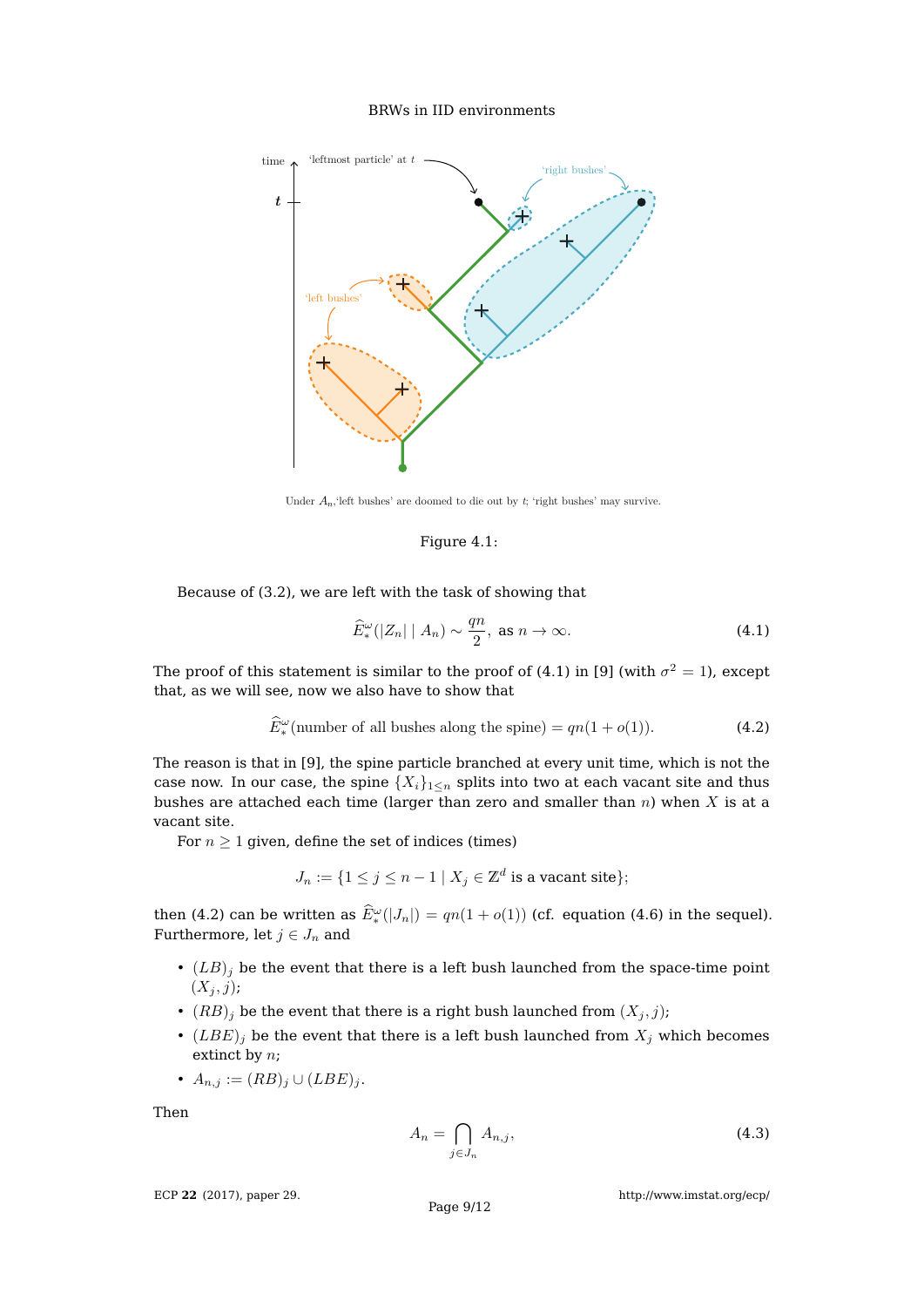### BRWs in IID environments

where the events in the intersection are independent under  $\hat{P}^{\omega}$ . (See again Fig. 4.1.) Conditioning on  $A_n$  can be obtained by conditioning successively on  $A_{n,j}$ ,  $j \in J_n$ .

For  $j \in J_n$ , let the random variable  $R_{n,j}$  be the 'right-contribution' of the  $j^{th}$  bush to  $|Z_n|$ . That is,  $R_{n,j} = 0$  on  $(LB)_j$ , and on  $(RB)_j$  it is the contribution of the right bush, stemming from  $(X_j, j)$ , to  $|Z_n|$ . The 'left contribution'  $S_{n,j}$  is defined similarly, and  $Z_{n,j} := R_{n,j} + S_{n,j}$  is the total contribution. Note that  $A_{n,j} = \{S_{n,j} = 0\}.$ 

Let  $\{R_{n,j}'\}_{j\in J_n}$  be independent random variables under a law  $\widetilde{Q}^{\omega}$  such that

$$
\widetilde{Q}^{\omega}(R'_{n,j} \in \cdot) = \widehat{P}^{\omega}_*(R_{n,j} \in \cdot \mid A_{n,j}),
$$

and let  $Q^{\omega} := \hat{P}_{*}^{\omega} \times \tilde{Q}^{\omega}$ , with expectation  $E_{Q}^{\omega}$ . Furthermore, let  $R_{n,j}^{*} := \mathbb{I}_{A_{n,j}} R_{n,j} +$  $\mathbb{I}_{A_{n,j}^c}R'_{n,j},$  and  $R_n^*:=\sum_{j\in J_n}R_{n,j}^*.$  Then, for  $j\in\overline{J_n}$ ,

$$
\widehat{P}^{\omega}_{*}(Z_{n,j} \in \cdot \mid A_{n,j}) = \widehat{P}^{\omega}_{*}(R_{n,j} + S_{n,j} \in \cdot \mid A_{n,j}) = \mathsf{Q}^{\omega}(R_{n,j}^{*} \in \cdot). \tag{4.4}
$$

(The  $S_{n,j}$  term in the second probability has zero contribution.) Using (4.3) along with (4.4), it follows that

$$
\frac{1}{n}\widehat{E}^{\omega}_{*}\left(|Z_{n}|\mid A_{n}\right) = \frac{1}{n}\widehat{E}^{\omega}_{*}\left(|Z_{n}|\mid \bigcap_{j\in J_{n}} A_{n,j}\right) =
$$
\n
$$
\frac{1}{n}\widehat{E}^{\omega}_{*}\left(1 + \sum_{j\in J_{n}} Z_{n,j}\mid \bigcap_{j\in J_{n}} A_{n,j}\right) = E^{\omega}_{\mathsf{Q}}\left(\frac{1}{n} + \frac{1}{n}\sum_{j\in J_{n}} R_{n,j}^{*}\right) = \frac{1}{n} + E^{\omega}_{\mathsf{Q}}\left(\frac{R_{n}^{*}}{n}\right).
$$

Hence, the desired assertion (4.1) will follow once we show that (on a set of full  $\mathbb{P}_p$ measure)

$$
\lim_{n \to \infty} E_{\mathsf{Q}}^{\omega} \left( \frac{R_n^*}{n} \right) = \frac{q}{2}.
$$

Denoting  $R_n := \sum_{j \in J_n} R_{n,j},$  the same proof as in [9] reveals that

$$
\lim_{n \to \infty} E_{\mathsf{Q}}^{\omega} \frac{1}{n} |R_n - R_n^*| = 0.
$$
\n(4.5)

(The intuitive reason is that  $A_{n,j}^c = \{S_{n,j} > 0\}$ , while the probability of the survival of a bush tends to zero as the height of the bush tends to infinity; thus  $A_{n,j}^c$  only occurs rarely. The fact that now we do not have a bush launched at every position of the spine makes the estimated term even smaller.)

In view of (4.5), it is sufficient to show that  $\lim_{n\to\infty} E_*^{\omega}(R_n/n) = q/2$ . Since the 'branching' can be considered (degenerate) critical at an obstacle and  $\widehat{E}^\omega_*\left(R_{n,j} \mid J_n\right) =$  $\frac{1}{2}, \; j \in J_n$  (as each bush is equally likely to be left or right under  $\widehat{P}_*^{\omega}$ ), one has

$$
\widehat{E}^{\omega}_*(R_n/n) = \widehat{E}^{\omega}_*\left(\frac{1}{n}\sum_{j\in J_n}R_{n,j}\right) = \frac{1}{2}\widehat{E}^{\omega}_*(|J_n|/n) = \frac{1}{2}\widehat{E}^{\omega}_*(|L_{n-1}|/n),
$$

where we are using the notation of Lemma 3.1  $(|J_{n+1}| = L_n)$ . Hence, our goal is to show that

$$
\lim_{n \to \infty} \widehat{E}_*^{\omega}(|L_n|/n) = q.
$$
\n(4.6)

**Write** 

$$
\widehat{E}^{\omega}_*(L_n) = \widehat{E}^{\omega}_*\left(L_n \mid \frac{L_n}{n} \in (q - \epsilon, q + \epsilon)\right) \widehat{P}^{\omega}_*\left(\frac{L_n}{n} \in (q - \epsilon, q + \epsilon)\right) + \widehat{E}^{\omega}_*\left(L_n \mid \frac{L_n}{n} \notin (q - \epsilon, q + \epsilon)\right) \widehat{P}^{\omega}_*\left(\frac{L_n}{n} \notin (q - \epsilon, q + \epsilon)\right).
$$

Now use Lemma 3.1. Since the first probability on the righthand side is  $1 - o(1)$  and the second is  $o(1)$ , and since  $0 \le L_n \le n$ , and  $\epsilon > 0$  is arbitrary, we are done.  $\Box$ 

ECP **22** [\(2017\), paper 29.](http://dx.doi.org/10.1214/17-ECP60)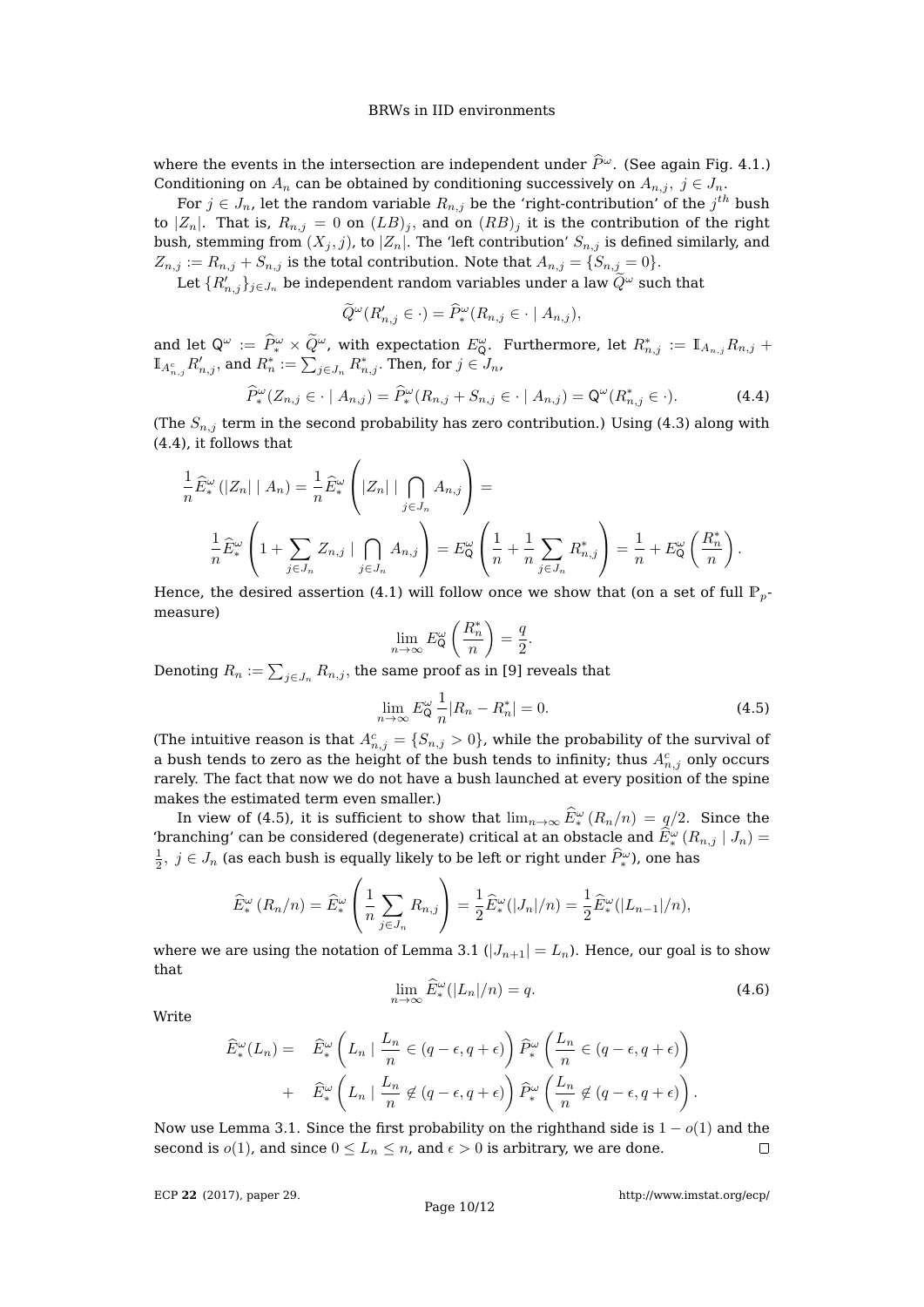## **5 Proof of Theorem 1 – subcritical case**

Recall the definition of  $Q^{\omega}$  from the proof of Lemma 3.1 and that K is the 'total obstacle configuration.' Just like in Subsection 3.3, let  $T_n$  be the time spent in  $K^c$  (vacant sites).

Let  $Y$  be a simple random walk on  $\mathbb{Z}^d$  and let  $\mathcal{E}^{\omega}$  denote the corresponding expectation. Then

$$
\text{DV}(n) = \text{DV}(\omega, n, \mu) := \mathcal{E}^{\omega}\left(\mu^{\sum_{1}^{n} 1_{K^c}(Y_i)}\right) = \mathcal{E}^{\omega}\left(\mu^{T_n}\right)
$$

is the quenched probability that  $Y$  would survive up to time  $n$ , were 'soft' killing being introduced.<sup>5</sup> By 'soft killing' we mean that at each vacant site, independently, the particle is killed with probability  $1 - \mu$ .

In this discrete setting, q plays the role of the 'intensity' and  $\mu$  plays the role of the 'shape function'. In fact, it is known that given  $q \in (0,1)$ , for  $\mathbb{Q}_q$ -almost every  $\omega$ ,

$$
DV(n) = \exp\left[-C_{d,q} \cdot \frac{n}{(\log n)^{2/d}}(1+o(1))\right],
$$
\n(5.1)

as  $n \to \infty$ , and  $C_{d,q} > 0$  does not depend on  $\mu$ . See formula (0.1) on p.58 of [1] for hard obstacles. The proof for hard obstacles actually extends for soft obstacles. Indeed, it becomes easier, since in the case of soft obstacles one does not have to worry about 'percolation effects,' that is that the starting point of the process is perhaps not in an infinite trap-free region. Clearly, the lower estimate for survival among hard obstacles is still valid for soft obstacles; the method of proving the upper estimate is a discretized version of Sznitman's 'enlargement of obstacles' in both cases. (See also [2] for similar results and for the enlargement technique in the discrete setting.)

Returning to our branching process and the event  $S_n$ , we first show that on a set of full  $\mathbb{P}_p$ -measure,<sup>6</sup> as  $n \to \infty$ ,

$$
P^{\omega}(S_n) = \frac{\text{DV}(n)}{E^{\omega}(|Z_n| | S_n)}.
$$
\n(5.2)

The expectation  $E^{\omega} |Z_n|$  can in fact be expressed as a functional of a single particle (this is the 'Many-To-One' Lemma [10] for branching random walk):

$$
E^{\omega}|Z_n| = \mathcal{E}^{\omega}(\mu^{T_n}) = \text{DV}(n).
$$

This follows from the fact that for  $u_n(x) = u_n^{\omega}(x) := E_x^{\omega} |Z_n|$ , one has the recursion

$$
u_n(x) = \sum_{y \sim x} u_{n-1}(y) (\mathbb{I}_{\{y \in K\}} + \mu \mathbb{I}_{\{y \in K^c\}}) p(x, y),
$$

where  $y \sim x$  means that y is a neighbor of x, and  $p(\cdot, \cdot)$  is the one-step kernel for the walk. (See again [10].) Thus

$$
P^{\omega}(S_n)E^{\omega}(|Z_n| | S_n) = E^{\omega}|Z_n| = \mathcal{E}^{\omega} \mu^{T_n},\tag{5.3}
$$

proving (5.2). Since the denominator on the righthand side of (5.2) is at least one, it follows that

$$
P^{\omega}(S_n) \le \mathsf{DV}^{\mu}(n),\tag{5.4}
$$

where we emphasize the dependence on  $\mu$ .

<sup>&</sup>lt;sup>5</sup>As the reader has probably guessed already, DV refers to 'Donsker-Varadhan.'

 ${}^6P_p$  of course can be identified with  $Q_q$  ( $q = 1 - p$ ). We used the latter one simply to emphasize we were talking about the random walk setting and not the branching RW one.